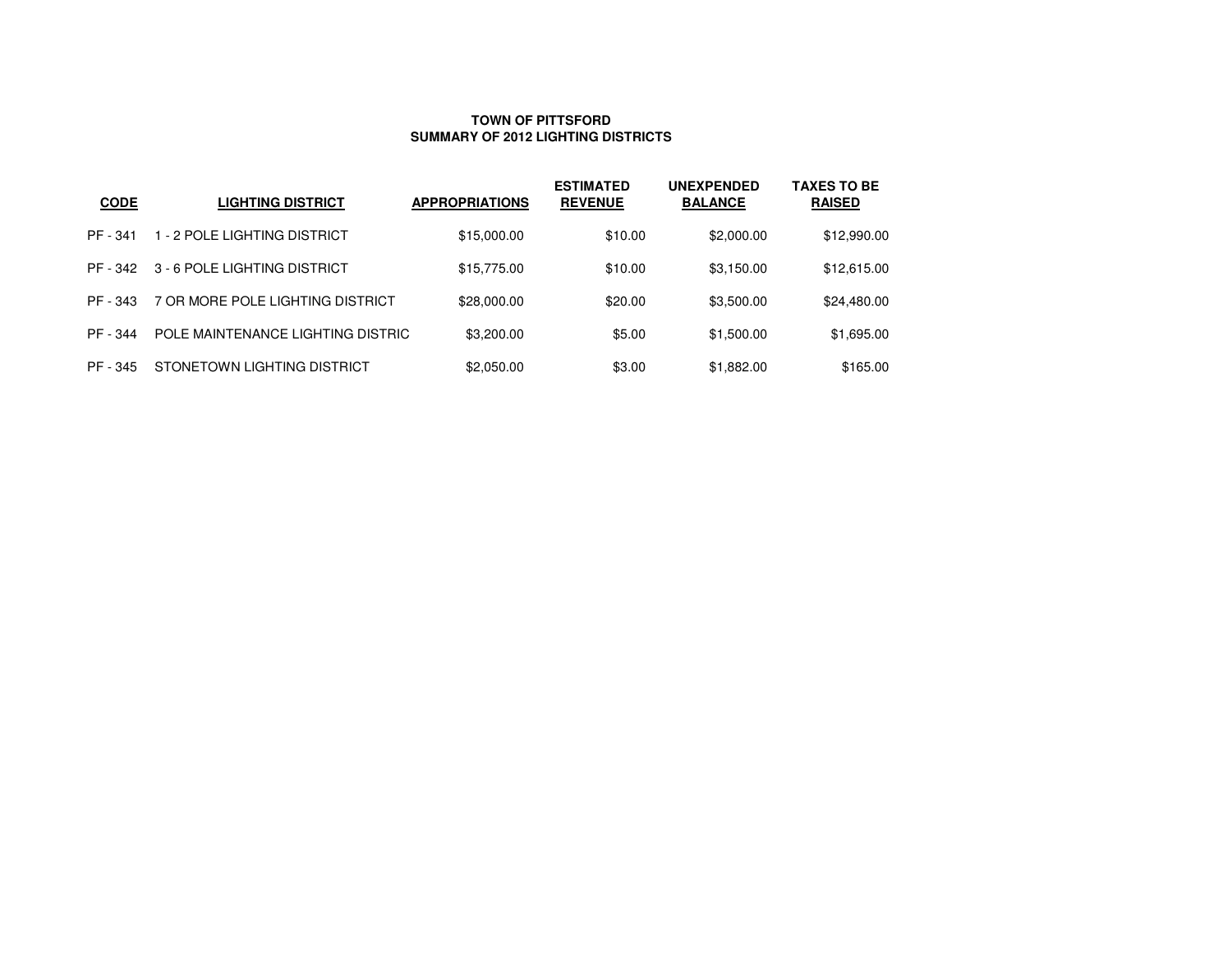# **TOWN OF PITTSFORD: 1 - 2 POLE LIGHTING DISTRICT**

|                                          | <b>ACTUAL 2009</b> | <b>ACTUAL 2010</b> | <b>BUDGET 2011</b> | <b>BUDGET 2012</b> |  |
|------------------------------------------|--------------------|--------------------|--------------------|--------------------|--|
| LIGHTING DISTRICT: Revenue               |                    |                    |                    |                    |  |
| 1001 Property Taxes                      | \$12,646.00        | \$12,575.00        | \$12,735.00        | \$0.00             |  |
| 2401 Interest                            | \$16.09            | \$15.43            | \$15.00            | \$10.00            |  |
| 2705 Gifts & Donantions                  | \$0.00             | \$0.00             | \$0.00             | \$0.00             |  |
| <b>TOTAL REVENUE</b>                     | \$12,662.09        | \$12,590.43        | \$12,750.00        | \$10.00            |  |
| 5999 APPROP FD BALANCE                   | \$0.00             | \$0.00             | \$2,150.00         | \$2,000.00         |  |
| <b>GRAND TOTAL REVENUE</b>               | \$12,662.09        | \$12,590.43        | \$14,900.00        | \$2,010.00         |  |
| <b>LIGHTING DISTRICT: Appropriations</b> |                    |                    |                    |                    |  |
| 5182.4111 MATERIALS                      | \$0.00             | \$0.00             | \$0.00             | \$0.00             |  |
| 5182.4202 GAS & ELECTRIC                 | \$12,705.54        | \$13,647.97        | \$14,900.00        | \$15,000.00        |  |
| <b>TOTAL APPROPRIATIONS</b>              | \$12.705.54        | \$13.647.97        | \$14,900.00        | \$15,000.00        |  |

| SUMMARY OF 1 - 2 POLE LIGHTING DISTRICT |                                 |                                     |                                     |                                               |
|-----------------------------------------|---------------------------------|-------------------------------------|-------------------------------------|-----------------------------------------------|
|                                         | <b>APPROPRIATION</b>            | <b>REVENUE</b>                      | <b>UNEXPENDED</b><br><b>BALANCE</b> | <b>AMOUNT TO BE</b><br><b>RAISED BY TAXES</b> |
|                                         | \$15,000.00                     | \$10.00                             | \$2,000.00                          | \$12,990.00                                   |
|                                         | <b>ASSESSED</b><br><b>UNITS</b> | <b>TAXES TO</b><br><b>BE RAISED</b> | <b>TAX</b><br><b>RATE</b>           |                                               |
| TOTAL 1 - 2 POLE LIGHTING DISTRICT      | .278                            | \$12,990.00                         | \$10.1643                           |                                               |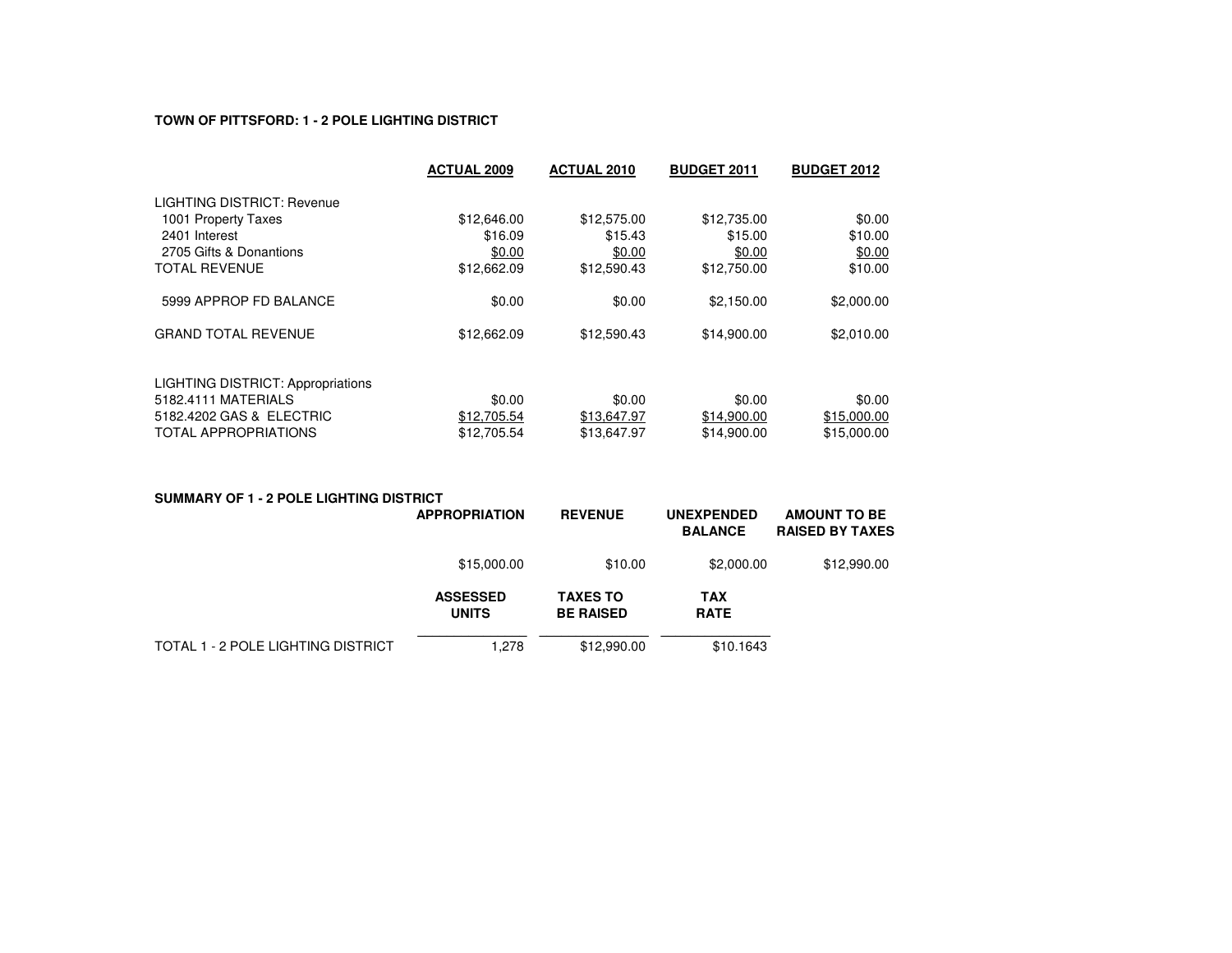# **TOWN OF PITTSFORD: 3 - 6 POLE LIGHTING DISTRICT**

|                                          | <b>ACTUAL 2009</b> | <b>ACTUAL 2010</b> | <b>BUDGET 2011</b> | <b>BUDGET 2012</b> |
|------------------------------------------|--------------------|--------------------|--------------------|--------------------|
| LIGHTING DISTRICT: Revenue               |                    |                    |                    |                    |
| 1001 Property Taxes                      | \$11,651.00        | \$11,585.00        | \$12,364.00        | \$0.00             |
| 2401 Interest                            | \$22.05            | \$20.71            | \$16.00            | \$10.00            |
| 2705 Gifts & Donantions                  | \$0.00             | \$0.00             | \$0.00             | \$0.00             |
| <b>TOTAL REVENUE</b>                     | \$11,673.05        | \$11,605.71        | \$12,380.00        | \$10.00            |
| 5999 APPROP FD BALANCE                   | \$0.00             | \$0.00             | \$3,395.00         | \$3,150.00         |
| <b>GRAND TOTAL REVENUE</b>               | \$11,673.05        | \$11,605.71        | \$15,775.00        | \$3,160.00         |
| <b>LIGHTING DISTRICT: Appropriations</b> |                    |                    |                    |                    |
| 5182.4111 MATERIALS                      | \$0.00             | \$0.00             | \$0.00             | \$0.00             |
| 5182.4202 GAS & ELECTRIC                 | \$12,007.51        | \$14,335.39        | \$15,775.00        | \$15,775.00        |
| <b>TOTAL APPROPRIATIONS</b>              | \$12,007.51        | \$14,335.39        | \$15,775.00        | \$15,775.00        |

| SUMMARY OF 3 - 6 POLE LIGHTING DISTRICT | <b>APPROPRIATION</b>            | <b>REVENUE</b>                      | <b>UNEXPENDED</b><br><b>BALANCE</b> | <b>AMOUNT TO BE</b><br><b>RAISED BY TAXES</b> |
|-----------------------------------------|---------------------------------|-------------------------------------|-------------------------------------|-----------------------------------------------|
|                                         | \$15,775.00                     | \$10.00                             | \$3,150.00                          | \$12,615.00                                   |
|                                         | <b>ASSESSED</b><br><b>UNITS</b> | <b>TAXES TO</b><br><b>BE RAISED</b> | <b>TAX</b><br><b>RATE</b>           |                                               |
| TOTAL 3 - 6 POLE LIGHTING DISTRICT      | 1.048.0                         | \$12,615.00                         | \$12.0372                           |                                               |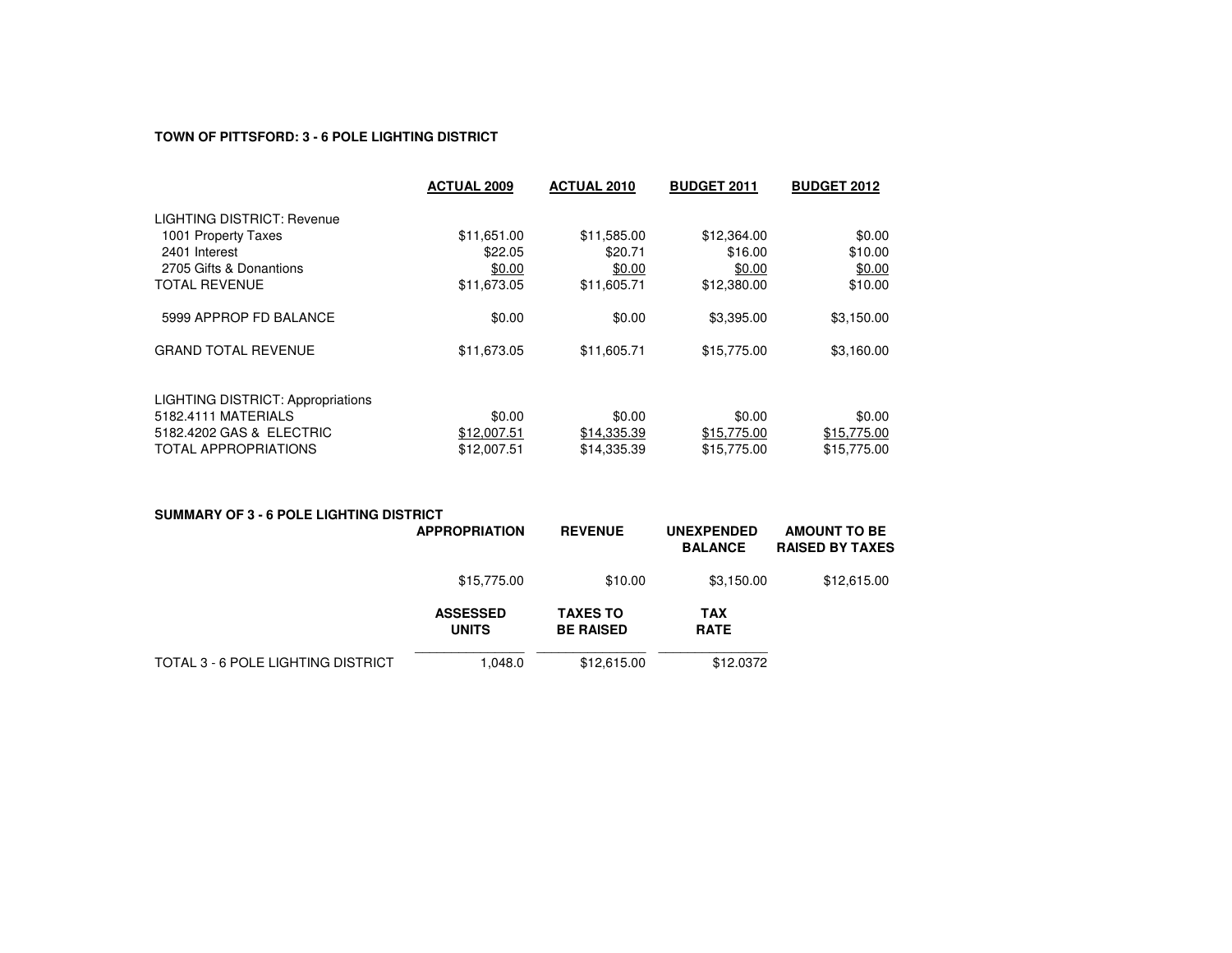#### **TOWN OF PITTSFORD: 7 OR MORE POLE LIGHTING DISTRICT**

|                                          | <b>ACTUAL 2009</b> | <b>ACTUAL 2010</b> | <b>BUDGET 2011</b> | <b>BUDGET 2012</b> |
|------------------------------------------|--------------------|--------------------|--------------------|--------------------|
| LIGHTING DISTRICT: Revenue               |                    |                    |                    |                    |
| 1001 Property Taxes                      | \$24,089.00        | \$23,750.00        | \$23,800.00        | \$0.00             |
| 2401 Interest                            | \$29.34            | \$29.30            | \$20.00            | \$20.00            |
| 2705 Gifts & Donantions                  | \$0.00             | \$0.00             | \$0.00             | \$0.00             |
| <b>TOTAL REVENUE</b>                     | \$24,118.34        | \$23,779.30        | \$23,820.00        | \$20.00            |
| 5999 APPROP FD BALANCE                   | \$0.00             | \$0.00             | \$3,735,00         | \$3,500.00         |
| <b>GRAND TOTAL REVENUE</b>               | \$24,118.34        | \$23,779.30        | \$27,555.00        | \$3,520.00         |
| <b>LIGHTING DISTRICT: Appropriations</b> |                    |                    |                    |                    |
| 5182.4111 MATERIALS                      | \$0.00             | \$0.00             | \$0.00             | \$0.00             |
| 5182.4202 GAS & ELECTRIC                 | \$22,297.36        | \$25,418.16        | \$27,555.00        | \$28,000.00        |
| <b>TOTAL APPROPRIATIONS</b>              | \$22,297.36        | \$25,418.16        | \$27,555.00        | \$28,000.00        |

# **SUMMARY OF 7 OR MORE POLE LIGHTING DISTRICT**

|                                    | <b>APPROPRIATION</b>            | <b>REVENUE</b>                      | <b>UNEXPENDED</b><br><b>BALANCE</b> | <b>AMOUNT TO BE</b><br><b>RAISED BY TAXES</b> |
|------------------------------------|---------------------------------|-------------------------------------|-------------------------------------|-----------------------------------------------|
|                                    | \$28,000.00                     | \$20.00                             | \$3,500.00                          | \$24,480.00                                   |
|                                    | <b>ASSESSED</b><br><b>UNITS</b> | <b>TAXES TO</b><br><b>BE RAISED</b> | <b>TAX</b><br><b>RATE</b>           |                                               |
| TOTAL 7 OR MORE POLE LIGHTING DIST | 233.0                           | \$24,480.00                         | \$105.0644                          |                                               |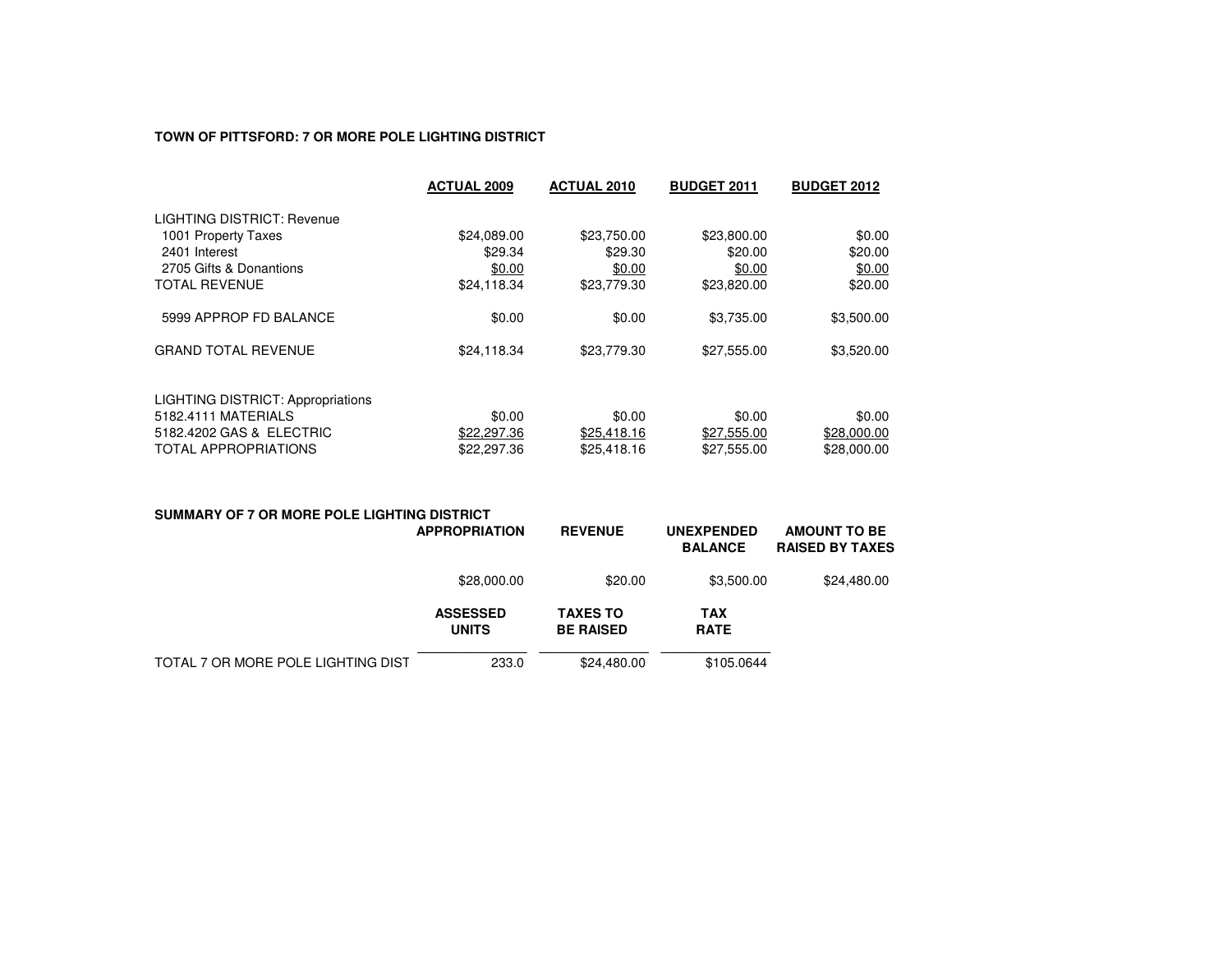# **TOWN OF PITTSFORD: POLE MAINTENANCE LIGHTING DISTRICT**

|                                          | <b>ACTUAL 2009</b> | <b>ACTUAL 2010</b> | <b>BUDGET 2011</b> | <b>BUDGET 2012</b> |
|------------------------------------------|--------------------|--------------------|--------------------|--------------------|
| LIGHTING DISTRICT: Revenue               |                    |                    |                    |                    |
| 1001 Property Taxes                      | \$2,025.00         | \$1,850.00         | \$1,595.00         | \$0.00             |
| 2401 Interest                            | \$8.10             | \$8.89             | \$5.00             | \$5.00             |
| 2770 Miscellaneous Revenue               | \$0.00             | \$0.00             | \$0.00             | \$0.00             |
| <b>TOTAL REVENUE</b>                     | \$2,033.10         | \$1,858.89         | \$1,600.00         | \$5.00             |
| 5999 APPROP FD BALANCE                   | \$0.00             | \$0.00             | \$1,500.00         | \$1,500.00         |
| <b>GRAND TOTAL REVENUE</b>               | \$2,033.10         | \$1,858.89         | \$3,100.00         | \$1,505.00         |
| <b>LIGHTING DISTRICT: Appropriations</b> |                    |                    |                    |                    |
| 5182.4111 MATERIALS                      | \$207.43           | \$0.00             | \$1,500.00         | \$1,500.00         |
| 5182.4202 GAS & ELECTRIC                 | \$1,285.01         | \$1,365.54         | \$1,600.00         | \$1,700.00         |
| <b>TOTAL APPROPRIATIONS</b>              | \$1,492.44         | \$1,365.54         | \$3.100.00         | \$3,200,00         |

| SUMMARY OF POLE MAINTENANCE LIGHTING DISTRICT | APPROPRIATION            | REVENUE |                                     | UNEXPENDED<br><b>BALANCE</b> |                    | AMOUNT TO BE<br><b>RAISED BY TAXES</b> |  |            |
|-----------------------------------------------|--------------------------|---------|-------------------------------------|------------------------------|--------------------|----------------------------------------|--|------------|
|                                               | \$3,200.00               |         |                                     | \$5.00                       |                    | \$1,500.00                             |  | \$1,695.00 |
|                                               | ASSESSED<br><b>UNITS</b> |         | <b>TAXES TO</b><br><b>BE RAISED</b> |                              | TAX<br><b>RATE</b> |                                        |  |            |
| TOTAL POLE MAINTENANCE DISTRICT               |                          | 182.5   |                                     | \$1,695.00                   |                    | \$9.2877                               |  |            |